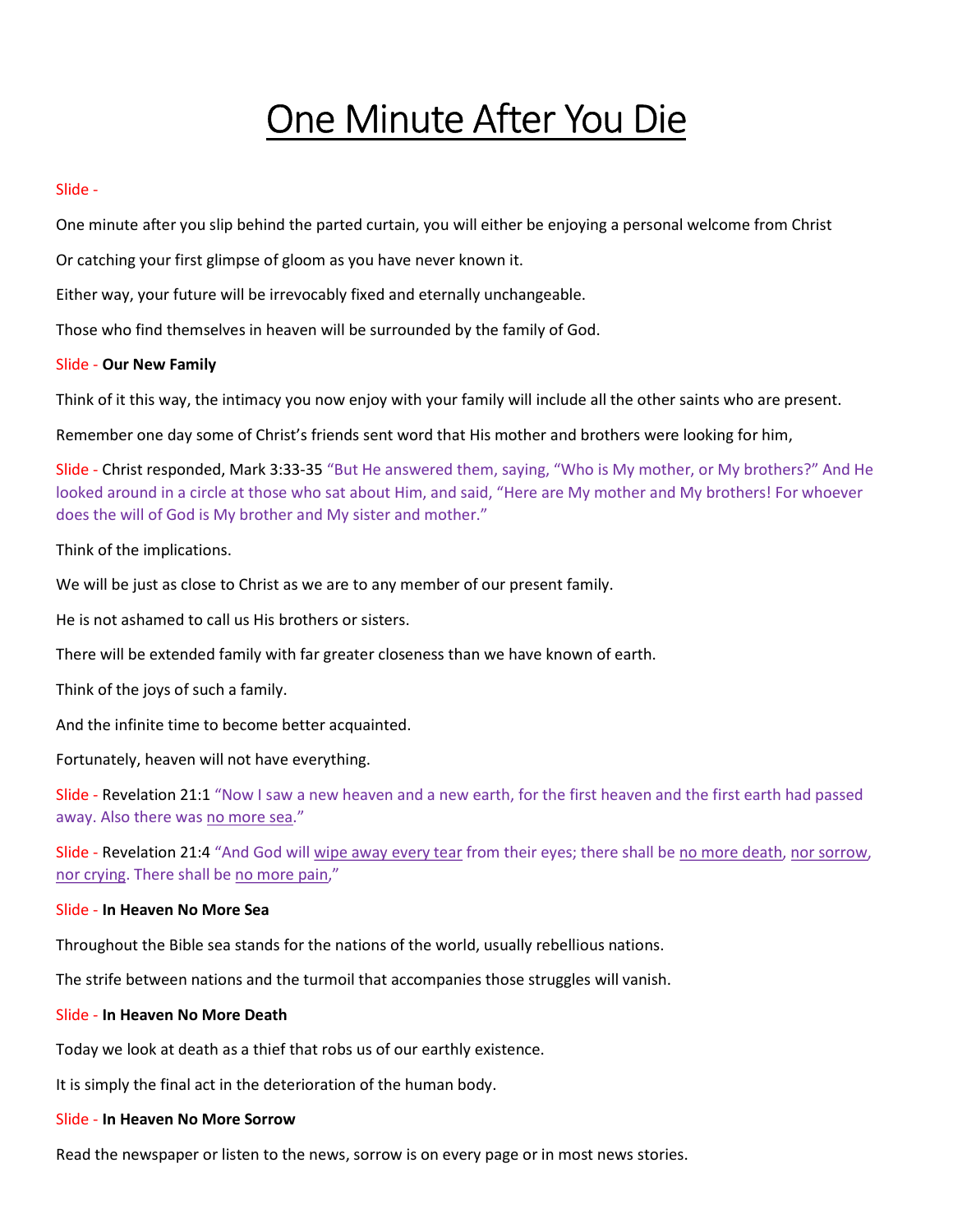You know what I mean, drunk driver kills a family, child rapped by mad man and the list goes on.

In heaven there will be uninterrupted joy and emotional tranquility.

# Slide - In Heaven No More Crying

No one could possibly calculate the buckets of tears that are shed every single moment in this hurting world.

From the child crying because of the death of a parent to the women weeping because of a failed marriage.

Then multiply those tears by the millions and you will realize we live in a crying world.

Does the Lord come to us with a handkerchief and literally wipe away every tear?

God will give of explanation for the sorrow we experienced on earth so that we will not have to cry anymore.

Being able to view the tearful events of earth from the perspective of heaven will dry up the tears forever.

#### Slide - In Heaven No More Pain

Visit someone in the hospital and see and hear the pain around you.

Sure, modern medicine has prepared painkillers to help people make it through life one day at a time.

In heaven pain, which is the result of sin, is banished forever.

No migraine headaches, torn back discs, arthritis, broken bones and such.

And no more emotional pain because of rejection, separation or abuse.

Slide - Revelation 22:14-15 "Blessed are those who do His commandments, that they may have the right to the tree of life, and may enter through the gates into the city. But outside are dogs and sorcerers and sexually immoral and murderers and idolaters, and whoever loves and practices a lie."

#### Slide - Heaven is a Place of Security

We and other people have nice houses and wonderful possessions and may have elaborate security systems.

But the security offered is not permanent, houses can be burned, possessions lost or stolen.

Nothing on earth can give security that is eternal, but the Lords does.

Slide - Revelation 22:3 "And there shall be no more curse, but the throne of God and of the Lamb shall be in it, and His servants shall serve Him."

# Slide - Heaven is a Place of Activity

There will be work to be done in heaven. As it says we shall serve Him.

First there will be worship of God.

Repeatedly John sees worship taking place in heaven.

Our arrival in heaven will only be a continuation of what we have already begun, praise will be His forever.

Secondly there will be the serving of the Most High in whatever capacity assigned to us.

We do not know what exactly we will do but of this we can be certain, heaven is not a place of inactivity or boredom.

Whatever our activity we can be sure that our infinite heavenly Father will have infinite possibilities.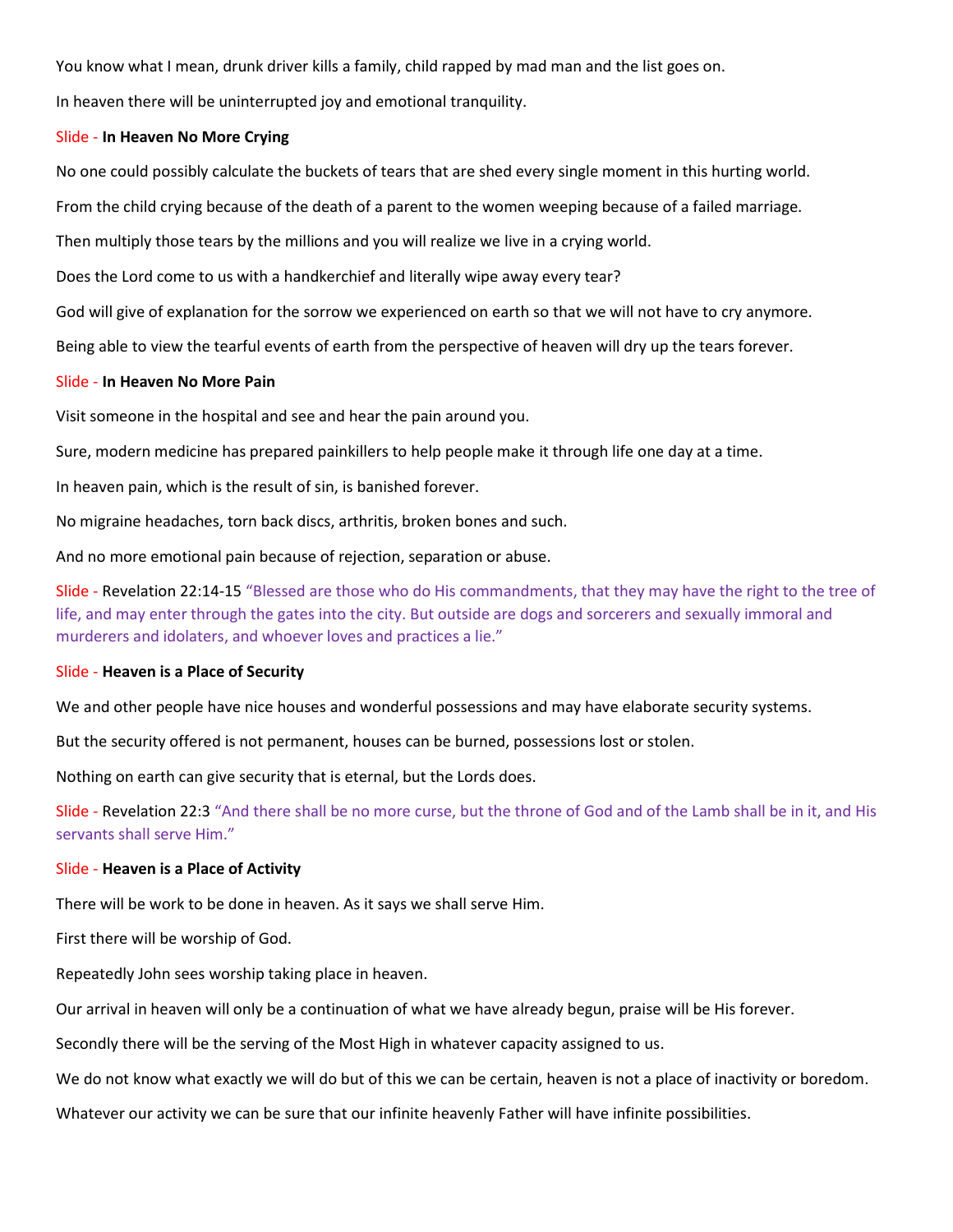Slide - 1 Corinthians 2:9 "Eye has not seen, nor ear heard, Nor have entered into the heart of man The things which God has prepared for those who love Him."

# Slide - Heaven is a Place of Beauty

Heaven is a place of incredible and indescribable beauty.

Maybe some of you have stood at the brink of the Grand Canyon and beheld a breath-taking view.

Or have stood at the edge of Niagara Falls and looked from the American side and the Canadian side.

We marvel at the beauty of God creation

It will be beyond our conception, it will be so beautiful, so wonderful, so great.

As I said at the start others will be catching their first glimpse of gloom as you have never known it.

Others, indeed many others, as it is written, Jesus said,

Slide - Matthew 7:13 "for broad is the way that leads to destruction, and there are many who go in by it."

Many others will be shrouded in darkness, a region of deprivation and unending regret.

There, with their memories and feelings fully intact, images of their life on earth will return to haunt them.

They will look back on and brood over opportunities they squandered.

They intuitively know that their future is both hopeless and unending.

For them, death will be far worse than they imaged.

In continuation of what I talked about last week, hades will be eventually thrown into hell.

But before that happens every person will be resurrected and judged individually.

Slide - Revelation 20:12 "And I saw the dead, small and great, standing before God, and books were opened. And another book was opened, which is the Book of Life. And the dead were judged according to their works, by the things which were written in the books."

No one is saved by works, to be sure.

Salvation is a gift from God.

But for the unsaved the works are the basis of judgement.

In other words, they will be rightly judged on the basis of what they did with what they knew.

Those who live without the specific knowledge about Christ will be judge by the light of nature and their own conscience.

Slide - Romans 2:14—16 "for when Gentiles, who do not have the law, by nature do the things in the law, these, although not having the law, are a law to themselves, who show the work of the law written in their hearts, their conscience also bearing witness, and between themselves their thoughts accusing or else excusing them"

That does not mean that those who respond to general revelation will be automatically saved, for no lives up to all that they know.

That is why personal knowledge of Christ is needed for salvation.

Slide - Acts 4:12 "Nor is there salvation in any other, for there is no other name under heaven given among men by which we must be saved."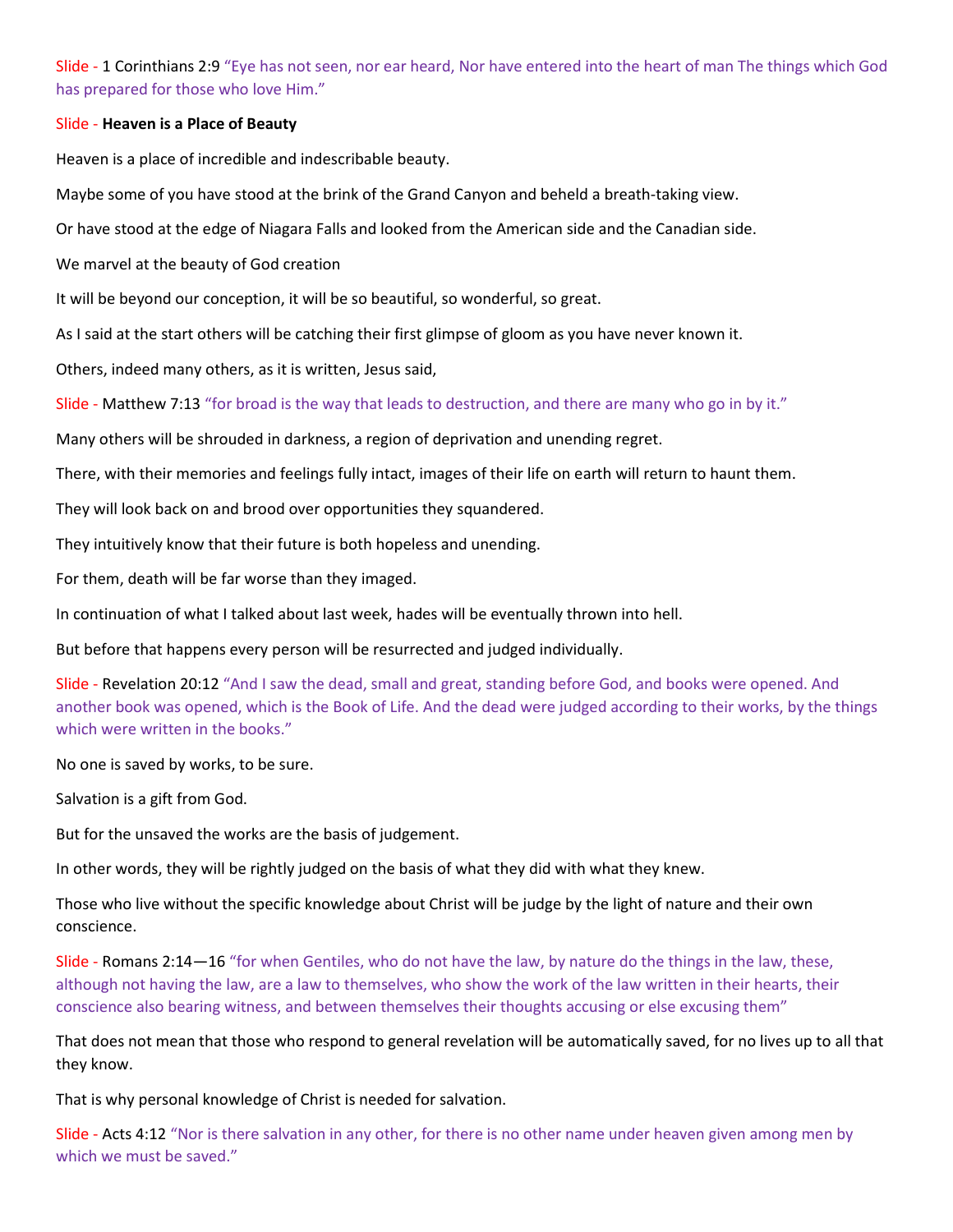The light of God in nature and in the human conscience is still a sufficient basis of judgement. Whatever the degree of punishment, it will fit the offense exactly, for God is meticulously just. Those who are in Christ receive mercy those who are not receive justice.

Think how accurately God will judge everyone not in Christ.

Each day of every life will be analyzed in minute detail.

The hidden thoughts and motives of each hour replayed, along with all the actions and attitude.

The words spoken in secret will be made public, the intentions of the heart displayed for all to see.

They will have no attorney to whom they may appeal, no loopholes by which they can escape.

Nothing but bare indisputable facts.

The balance of justice will be so accurate that the sinner will wish they had never lied, stolen or cheated.

Before God, no motives will be misinterpreted, no extenuating circumstances thrown out of court.

Our news is filled with stories of rape, child abuse, murder and a myriad of injustices.

Every court case ever tried on earth will be reopened.

Each action and motive will be meticulously inspected and just retribution meted out.

In the presence of an all-knowing God there will be no unsolved murders, no unknown child abductor or hidden bribe.

Hell exists because unbelievers are eternally guilty.

The powerful lesson to be learned is that no human suffering can ever be a payment for sin.

If our suffering could erase even the most insignificant sin, then those in hell would eventually be freed after their debt was paid.

All human goodness and suffering from the beginning of time, if added together, could not cancel so much as a single sin.

# Slide - A Place of Torment

Usually when we think of hell, we think of fire, since Christ spoke of the "fire of hell"

In Revelation we also read of "the lake of fire and brimstone."

There is no reason the torments of hell could not include physical fire, since the bodies of those present will have been recreated and made indestructible.

Unlike our present bodies, those of the resurrected dead will not burn or be extinguished.

Literal fire is possible.

However as well learned last week there is another kind of fire that will be in hell.

A fire that maybe worst that literal fire.

That is the fire of unfulfilled passion, of desires that are never satisfied.

Perpetual burning lusts, never subdued.

The tormented conscience burns but is never quenched or appeased.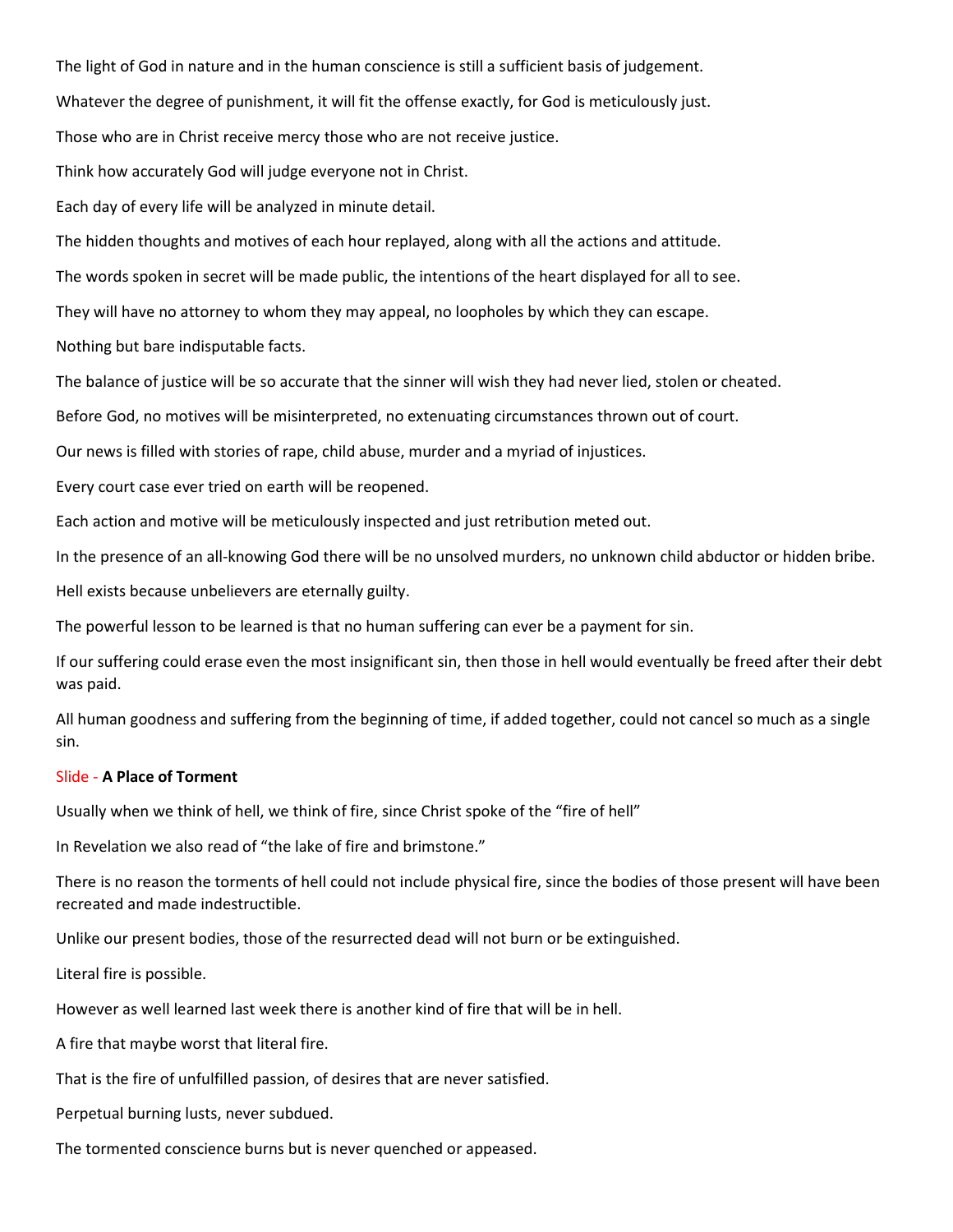There will be increased desire with decreased satisfaction.

Hell, is the raw soul joined with an indestructible body, exposed to its own sin for an eternity.

Hell is the place of unquenchable, raging guilt, without pain killers or sedation.

Literal fire might be welcomed if only it would cleanse the tormented conscience.

Be assured of this; Neither the devil nor his angles will torment people in hell.

Satan and his demons will be among the tormented, they will not be tormentors.

# Slide - A Place of Abandonment

If you remember, in hades there was an unbridgeable chasm between the two men, the rich man and Lazarus.

But at least they could speak to one another.

But it is unlikely that there will be the opportunity of such communication in hell.

For one thing Abraham's bosom was transferred directly into the presence of Christ at His ascension.

Jesus told the thief on the cross

Slide - Luke 23:43 "And Jesus said to him, "Assuredly, I say to you, today you will be with Me in Paradise."

The rich man and Lazarus story was told before Christ's death and resurrection.

For another reason, we have no suggestion in the New testament that those in hell will be able to communicate with each other.

C.S. Lewis believed there would not be communication in hell because it is a place of solitude.

Jonathan Edwards believed that if unbelievers are next to one another they would only add to each other's agony through expressions of hatred, accusations and curses.

Of one thing we can be absolutely certain, no comfort will be derived from the presence of others.

# Consumed with the torment of raging, unforgiven sin, those in hell will never find comfort again.

Slide - However, Revelation 14:10 tells us "He shall be tormented with fire and brimstone in the presence of the holy angels and in the presence of the Lamb."

Nothing is said about whether other people behold the sufferings of the damned although we read in

Slide - Psalm 46:8-9 "Come, behold the works of the Lord, Who has made desolations in the earth. He makes wars cease to the end of the earth; He breaks the bow and cuts the spear in two; He burns the chariot in the fire."

Slide - Isaiah 66: 23-24 "And it shall come to pass That from one New Moon to another, And from one Sabbath to another, All flesh shall come to worship before Me," says the Lord. "And they shall go forth and look Upon the corpses of the men Who have transgressed against Me. For their worm does not die, And their fire is not quenched. They shall be an abhorrence to all flesh."

So, God does invite righteous people or angles to behold judgement He inflicts on the wicked.

If believers do witness these events, we can be sure that they will agree completely with the justice displayed by God, for then they shall see all things from His point of view.

Thus, the righteous can enjoy the bliss of heaven knowing full well the fate of the wicked in hell.

Though Dante added many of his own ideas to the superstitions of his day when he wrote "The Inferno"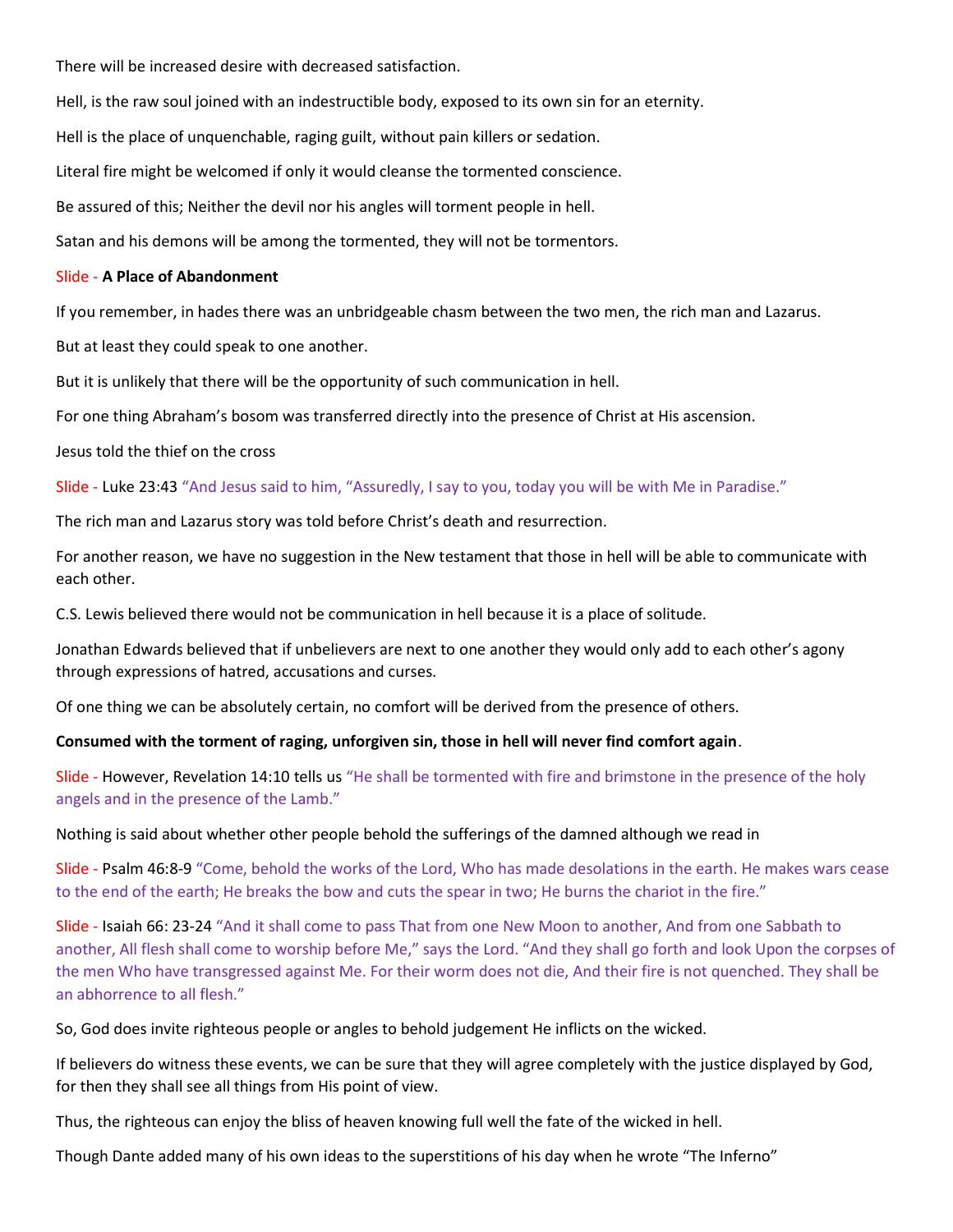He does portray some biblical teaching of hopelessness and abandonment.

This he wrote on the doorway to hell.

Slide - "THROUGH ME THE WAY INTO THE GRIEVING CITY, THROUGH ME THE WAY INTO ETERNAL SORROW, THROUGH ME THE WAY AMONG THE LOST PEOPLE. JUSTICE MOVED MY HIGH MAKER; DIVINE POWER MADE ME, HIGHEST WISDOM, AND PRIMAL LOVE. BEFORE ME WERE NO THINGS CREATED EXCEPT ETERNAL. ONES, AND I ENDURE ETERNAL. ABANDON EVERY HOPE, YOU WHO ENTER"

Jonathan Edwards pointed out that those in hell will have no reason for entertaining any secret hope that after being in the flames for many ages God will take pity on them and release them.

He goes on to say that God will not be any more inclined to release them after a million ages than He was at the very first moment.

Little wonder that any description we give of hell can be but a faint representation of its reality.

# Slide - A Place of Eternity

How long is eternity?

Visualize a rocket ship coming to earth every million years and taking one grain of sand to a distant planet.

At that rate it would take thousands of millions of years before that ship had carried away a single handful of sand.

I don't know if any of you have been to or seen Siesta Key beach, one of Americas top 5 beaches.

Now let's say that ship moved the sand on that beach and all the other thousands of beaches around the world.

By the time that ship had transported all those grains of sand to that far off planet eternity would not have officially begun.

Strictly speaking you cannot begin an infinite series, for a beginning implies and end.

In other words, after that ship did all its work, those in hell eternally will not be one step closer to having their suffering alleviated.

The most sobering thought that should cross our minds is the fact that the rich man in hades has not yet received the drop of water for which he so desperately longed.

Today as I speak, he is still waiting the final judgement of the lake of fire.

# Slide - A Place of Easy Access but No Exit.

Entering hell is easy enough.

All one has to do is neglect Christ, the only one who can save us.

The reason I am quoting Jonathan Edwards a lot is because he gave more consideration to the doctrine of hell than many other preachers.

His sermon "Sinners in the Hands of an Angry God" kept audiences spellbound.

He made an interesting point, he stated that there are some people now living for who God has more anger than some who are in hades already, who have died.

Therefore, it is only the mercy of God that kept them from plunging into the abyss.

So, I have laid out for you two eternal destinations, Heaven and Hell